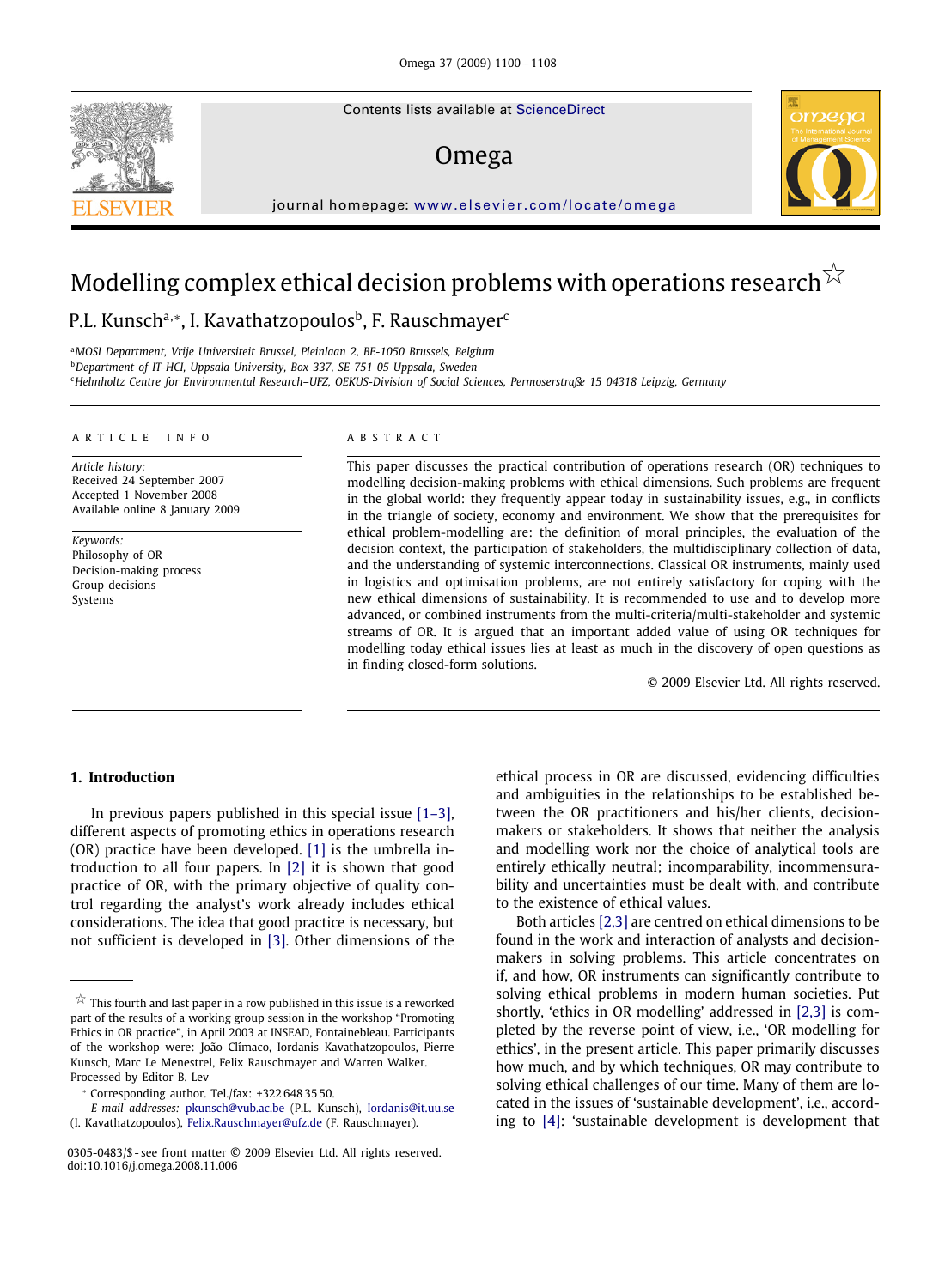meets the needs of the present without compromising the ability of future generations to meet their own needs'.

The idea that OR techniques can provide a useful contribution to important community issues is certainly not new. The British mathematician Lewis Fry Richardson [\[5\]](#page--1-4) built the very first mathematical model of conflicts between nations—the arms race—in the thirties of the last century. This model is comparable to the well-known predator–prey model of Lotka–Volterra [\[6\],](#page--1-5) developed at about the same time with a similar purpose of gaining insight into complex systems.

The founding fathers of OR during WWII were also very much conscious of the social and ethical issues to be addressed by OR techniques and models [7,8]. In the 1970s and early 1980s in the aftermath of the first oil crisis in 1973 many OR papers were produced on energy issues (see [\[9\]](#page--1-6) with many references on energy planning studies in this period). Although not yet coming under the label of sustainable development, this work has to be understood as a desire to contribute to a crucial issue in modern industrial societies.

Later on, there were significant debates about the social and ethical role of OR (see for example [10–12]), also as part of the agenda of the Critical Systems Thinking movement (see [13–17]). An important contribution to OR modelling is the collection of papers in [\[18\],](#page--1-7) of which several are mentioned in [\[2\].](#page--1-1) A recent paper [\[19\]](#page--1-8) reviews contributions of OR to ethics, and discusses recent attempts to revive the ethical debate within EURO from 2000 on.

With the present article we hope to present a modest contribution pursuing similar lines of thought of our predecessors to better address important societal challenges with quantitative OR techniques.

The article is organised as follows:

Section 2 discusses several analyses that are prerequisites for modelling complex society problems with OR techniques. These preliminary tasks are made in interaction between OR practitioners and decision-makers, according to the principle of ethics in modelling detailed in [2,3]. In these steps several of the complex dimensions of ethical problems should be accounted for: the identification of moral principles; the societal context of the decision; the multidisciplinary and multiple-stakeholders aspects; and the systemic dimension of the problem.

Section 3 characterises OR techniques that are useful in evaluating decision-making problems, and how they may contribute in modelling problems with ethical dimensions.

Section 4 gives conclusions.

### **2. Prerequisites for modelling ethical decision problems**

Much information and data must be made available prior to modelling with OR techniques. This is true in general for any problem. In the case of 'ethical problems'-several example of such problems will be provided in our text—additional analyses are needed, however.

Most of the time OR analysts are called in to provide assistance to decision-makers, or policy-makers, in solving 'welldefined problems', generally optimisation problems, like in supply-chain management, transportation logistics, location problems, etc. The moral values, or opinions, of different stakeholders are neglected, or of minor importance. Models are mainly, or entirely static, and only loosely, or not at all, connected to other problems, like the availability of raw material, the  $CO<sub>2</sub>$  emissions, etc. To solve these problems mathematical technicalities and skills are mainly required. In ethical problems new dimensions are present. Many problems of this kind appear in conflicts between economic, societal, and environmental aspects, as set out in [\[3\].](#page--1-2) An example of such conflicts would be the decision to extend a local airport on which low-cost airplane companies would operate. The conflict is between employment, travellers' enjoyment, etc., on one hand, and increased  $CO<sub>2</sub>$ , fuel consumption, noise pollution, etc., on the other hand. In such problems the moral values and opinions of decision-makers and stakeholders' are central. In addition many connections exist with other aspects, which cannot be ignored in the modelling, because they may induce consequences on the society as a whole during a long time frame.

Thus ethical problems are much harder to address than logistical problems, and different skills and techniques are needed. The main issues are not primarily the technicalities or heuristics. The definition of the human context, the identification of stakeholders and their moral values, the systemic analysis of all connections and entanglement with society impose in-depth recurrent analyses. [Table 1](#page--1-9) gives a summary of these analyses and the sub-sections in which they are addressed.

### *2.1. Defining moral principles*

Analysts and decision-makers must agree on moral principles, which lead the decision-making process. First let us define what is understood under moral principles. Morale and ethics are practically synonymous words. Ethics refers to the search of `good' and `fair' attitudes in human conducts, while the science of Morale details the set of principles required for a 'moral' behaviour. All the adjectives between quotes may actually have different meanings in space and time as will be further explained in Section 2.2 (see references in [\[6\]\)](#page--1-5). The discovery process of moral principles is most of the time quite tedious and difficult. The main reason is that moral principles in a given context are too general in character to deduce right courses of action in particular real life situations. Knowing what is 'right' and 'wrong' at a general level is not that useful in solving concrete ethical dilemmas. Even if we knew what the morally right principles actually are, it would not be enough to guide our decisions. Moreover, stable conditions are necessary for the construction of functioning moral principles, even at a general level. This is not the case in the world today, given the high pace of change.

Under such conditions, individual decision-makers, as well as groups and organisations, must acquire high ethical competence and confidence in handling significant moral problems that may arise in professional activities. That is necessary in order to solve moral problems, and to make moral decisions in accordance with relevant values, principles and interests. Spontaneous subjective reactions to moral